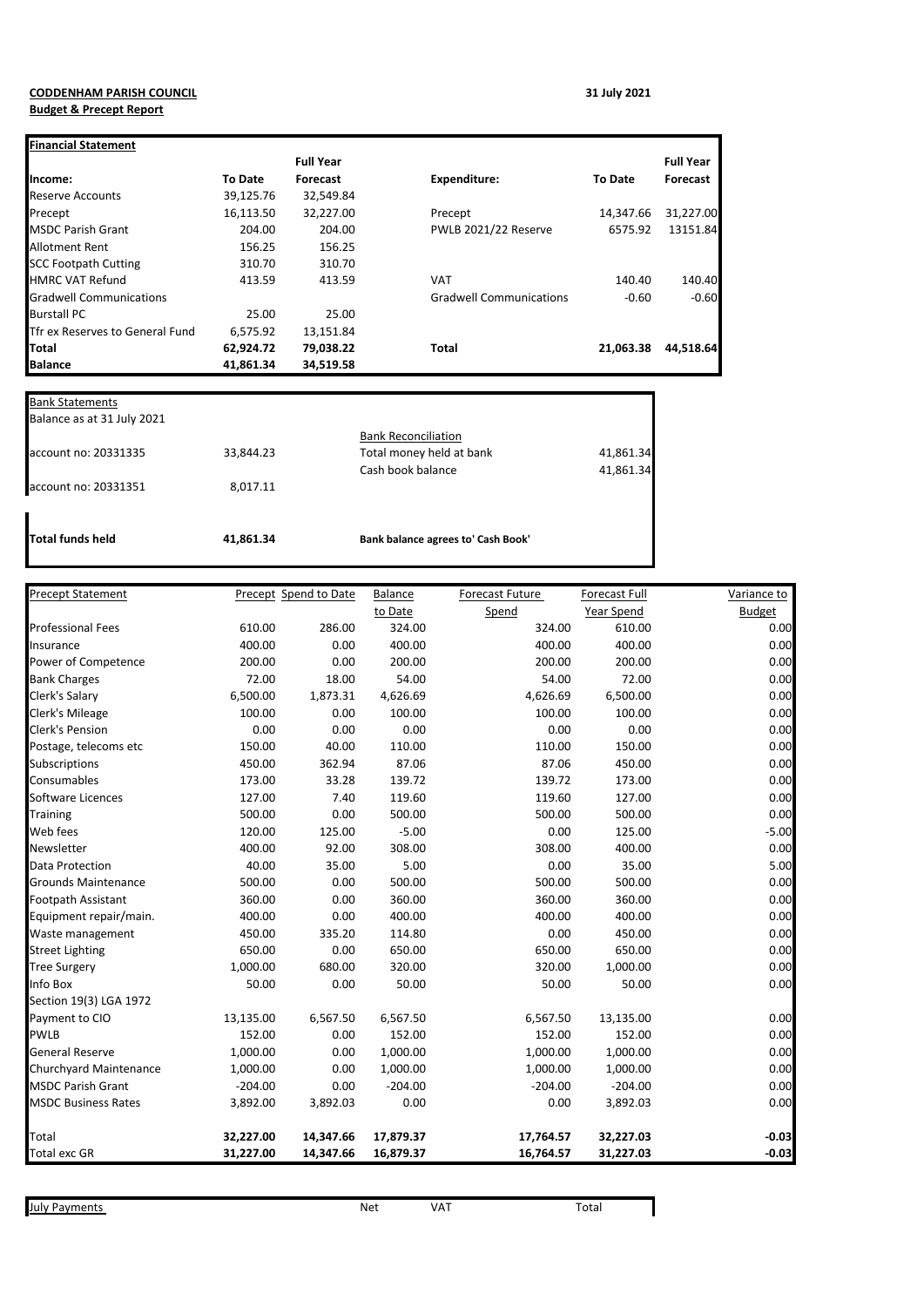|                                | 380.10 | 3.67 | 383.77 |
|--------------------------------|--------|------|--------|
|                                |        |      |        |
| Salaries - June 2021           | 236.78 | 0.00 | 236.78 |
| Suffolk.Cloud                  | 125.00 | 0.00 | 125.00 |
| Mrs S Frankis - HP Instant Ink | 8.32   | 1.67 | 9.99   |
| 02                             | 10.00  | 2.00 | 12.00  |

| <b>Reserve Accounts</b>            |           |
|------------------------------------|-----------|
| Allotments                         | 223.44    |
| CIL (earmarked)                    | 320.54    |
| Tree Works (earmarked)             | 320.00    |
| PWLB Contingency (earmarked)       | 7,000.00  |
| PWLB 2021/22 Repayment (earmarked) | 6,424.08  |
| PWLB 2022/23 Repayment (earmarked) | 13,000.00 |
| <b>General Reserve</b>             | 11,837.70 |
| Total                              | 39,125.76 |

## **Creditors**

J.

Mid Suffolk District Council: Business Rates Demand 6,000.00 (under investigation and being disputed)

**Debtors** 

Transfers to/from reserve accounts<br>minute number 21/22 120(i) tr trf from reserves to the general fund 6,575.92

| Cash Book / Bank Balance Summary/General Fund |           |           |
|-----------------------------------------------|-----------|-----------|
|                                               |           | 41,861.34 |
| Precept                                       | 1,765.84  |           |
| <b>MSDC Parish Grant</b>                      | 204.00    |           |
| <b>Allotment Rent</b>                         | 156.25    |           |
| <b>SCC Footpath Cutting</b>                   | 310.70    |           |
| <b>HMRC VAT Refund</b>                        | 413.59    |           |
| <b>VAT</b>                                    | $-140.40$ |           |
| Reserves                                      | 39,125.76 |           |
| Burstall PC / software                        | 25.00     |           |
| <b>Gradwell Error</b>                         | 0.60      |           |
|                                               |           | 41.861.34 |